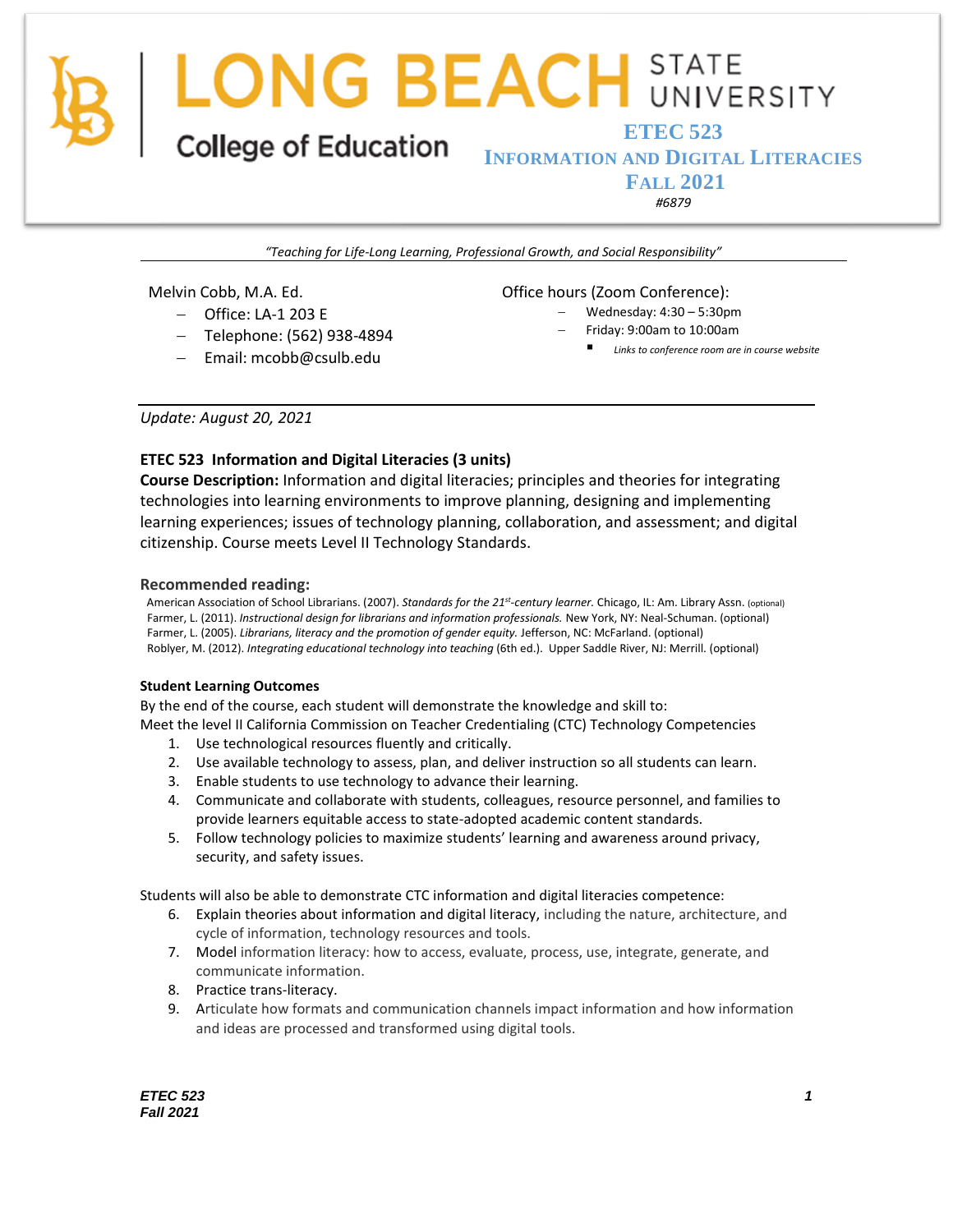## **Grading and Assignments**

| <b>Assignments</b>                                           | <b>SLO</b>   | <b>Tech Tool</b>                                                  | Points: | <b>Due Dates</b>                 |
|--------------------------------------------------------------|--------------|-------------------------------------------------------------------|---------|----------------------------------|
| Assignment 1: Information Theories Guide and Comparison      | 1, 4, 6      | BeachBoard, Google Docs                                           | 10      | 9/6                              |
| Assignment 2: DEI and the Information Cycle                  | 6            | apps                                                              | 6       | 9/13                             |
| Assignment 3: Information Format Analysis                    | $1, 6-9$     | Table                                                             | 10      | 9/20                             |
| Assignment 4: --- Information Literacy Database              | 1,7          | Internet searching, Screen<br>capture, Database                   | 30      | 10/04                            |
| Assignment 5: Advocacy Infographic                           | 6, 7,<br>8,9 | Photo editing, Drawing, Video<br>editing, Flowchart, Infographics | 20      | 10/11                            |
| Assignment 6: Media Literacy Grid                            | 1, 6,<br>7,9 | Google Docs                                                       | 6       | 10/18                            |
| Assignment 7: Trans-Literacy                                 | 2, 3, 4      | Search tool                                                       | 4       | 10/25                            |
| Assignment 8: Digital Citizenship Podcast                    | $1 - 9$      | Podcasting                                                        | 20      | 11/01                            |
| Assignment 9: E-Portfolio                                    | 4            | Web design, Personal content<br>management tools, FAQ<br>service  | 20      | 12/14                            |
| Assignment 10: OER Repositories Comparison                   | 2, 7         | Database                                                          | 9       | 11/13(15)                        |
| Assignment 11: Web Quest                                     | $1 - 4$      | Custom search tools,<br>Survey tools, Rubrics                     | 45      | 11/29                            |
| Assignment 12: Assistive Technology Spreadsheet              | 1,4,9        | Spreadsheet                                                       | 30      | 12/06                            |
| <b>Group Project</b>                                         |              |                                                                   |         |                                  |
| Collaborative Professional Development Tutorial Presentation | All          | Various                                                           | 20      | See course site for<br>due dates |
|                                                              |              | <b>Total Points:</b>                                              | 230     |                                  |

| Grade | Points      |
|-------|-------------|
| А     | $207 - 230$ |
| B     | $184 - 206$ |
| C     | $161 - 183$ |
| D     | $138 - 160$ |
|       | $0 - 137$   |

**Grading**: Points are determined based on accuracy, thoroughness, clarity, attention to detail, alignment with assignment, and insight. A and B work should be of graduate study quality. Students are expected to participate online as appropriate.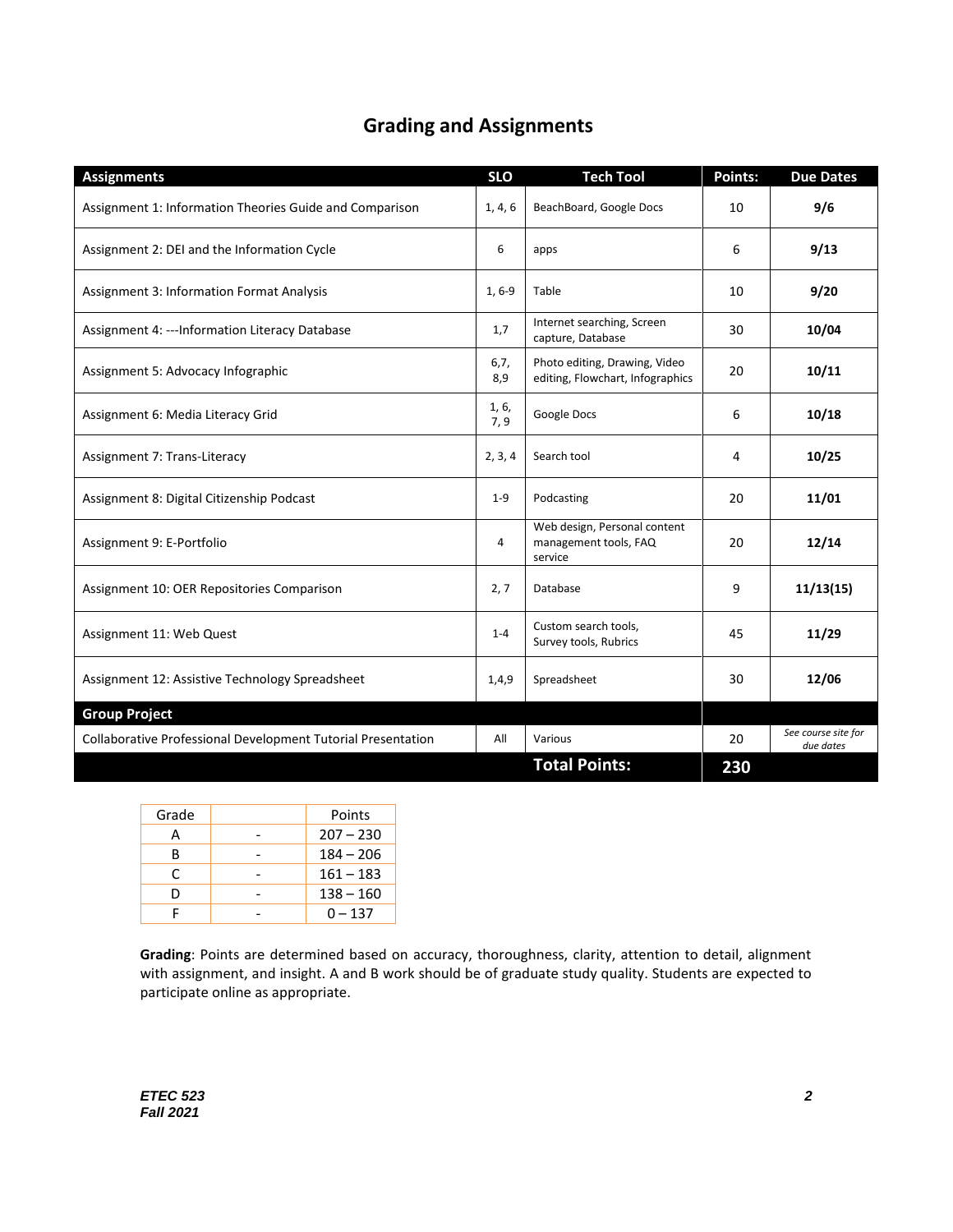**Late Assignments:** You are strongly encouraged to keep up with assignments and turn them in on time. Assignments are due on the published due date and time**. Assignments are not accepted late**.

**Note on missing assignments**: I generally stick to the policy denoted above about not accepting late work. However, since I want students to do the work because it is beneficial to them, I am open to the following compromise. Complete the late assignment and submit it as instructed. I will review it and provide comments, however, it **will not** receive a score. If at the end of the term your grade **can** be influenced by the late assignment, I will score it with a penalty assessed on it.

## **Class Format**

This course utilizes a blend of synchronous and asynchronous instructional sessions. While the class is scheduled to meet at the designated time on the specified weeks, all instructional material is presented in the learning guides. This format provides optimal flexibility and allows students to review the material multiple times throughout the week. It is **strongly** recommended that students designate a specific time during the week for the following purposes in the following order:

- 1. Time to review the learning guides and lecture material
- 2. Time to review assigned readings
- 3. Time to complete the Project Assignments. Please note several project assignments are allotted multiple weeks for completion.

Live sessions will be dedicated to discussing the focus topic of the week as well as the assignments associated with the lectures. In addition, a portion of the live session time will be allotted to serve as an "open lab" in which the instructor will be available to answer questions, provide demonstrations, etc. While students are strongly encouraged to participate in the live sessions, they are **not** mandatory and no points are associated with attendance.

**Registration/Withdrawal**: The university policy on dropping/withdrawal from classes is set forth online and in the schedule of classes. Students must officially withdraw from their courses even though they have not attended.

**I-GRADES:** Incompletes are available on a case-by-case basis is unforeseen circumstances prevent you from successfully completing course assignments. Students must have completed at least 75% of the coursework in order to be considered for an I-Grade. The I-Grade allows two additional terms to complete course work.

**COMPUTERS:** You are expected to have Internet access and meet ETEC technology program basic competencies. Internet access is available to students at CSULB (e.g., library, labs). Often you will receive/send email messages via Beachboard. Verify that the Beachboard email address is your preferred email address. To change your primary address, log in to [http://my.csulb.edu](http://my.csulb.edu/) and select the *Personal Portfolio* option. If you change your preferred email address, also notify your instructors. For technical help, contact [http://helpdesk.csulb.edu](http://helpdesk.csulb.edu/) and 562-985-4959.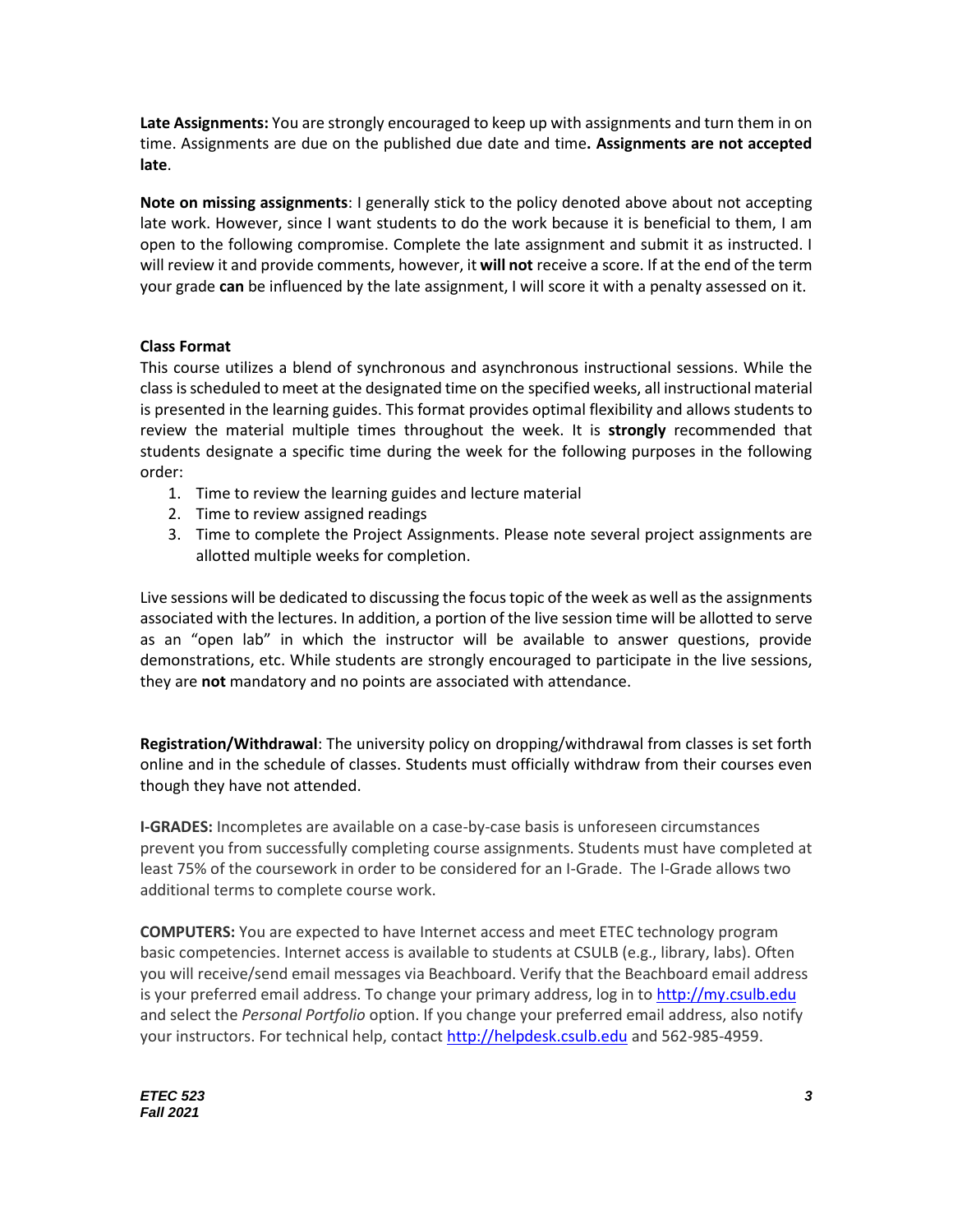**Ethical Use:** careful and ethical use of computing resources is the responsibility of every user. As such, you agree to be subject to the guidelines of the Policy Governing Access to and Use of [CSULB Computing Resources.](http://www.csulb.edu/divisions/aa/grad_undergrad/senate/documents/policy/1996/18/)

**Students with disabilities**: Students with disabilities who need reasonable modifications, special assistance, or accommodations in this course should direct their request to the course instructor. If a student with a disability feels that modifications, special assistance, or accommodations offered are inappropriate or insufficient, he/she should see the assistance of the Director Disabled Student Services on Campus.

**Cheating and plagiarism:** See the *Schedule of Classes* for definitions of cheating and plagiarism. Depending on the circumstances, penalties may include a zero score on the involved assignment/exam, an "F" for the course, and/or referral to the Office of Judicial Affairs. In some cases, the Office of Judicial Affairs may impose possible probation, suspension, and/or expulsion.

**Netiquette** – Just as respectful conversational techniques are expected in an on-campus classroom, proper netiquette is important when taking an online class. Please remember that using the written word as we do in an online class can be difficult since we don't have facial expressions or body language to aid us in understanding what you are saying. Good online resources for you to check out are:<http://www.albion.com/netiquette/>

## **Student / Instructor Communication**

Here are some important email communication tips:

- I will generally respond to message sent to me within 24 hours. However, I do not respond to email on Sundays. Any messages received on Sunday will be responded to on Monday.
- Water Cooler Forum and Q & A Forum Please use these areas to post questions regarding coursework - and if you have happen to have the answer, feel free to provide it to your fellow students. While I will post responses as well, this forum is primarily for student-to-student communications.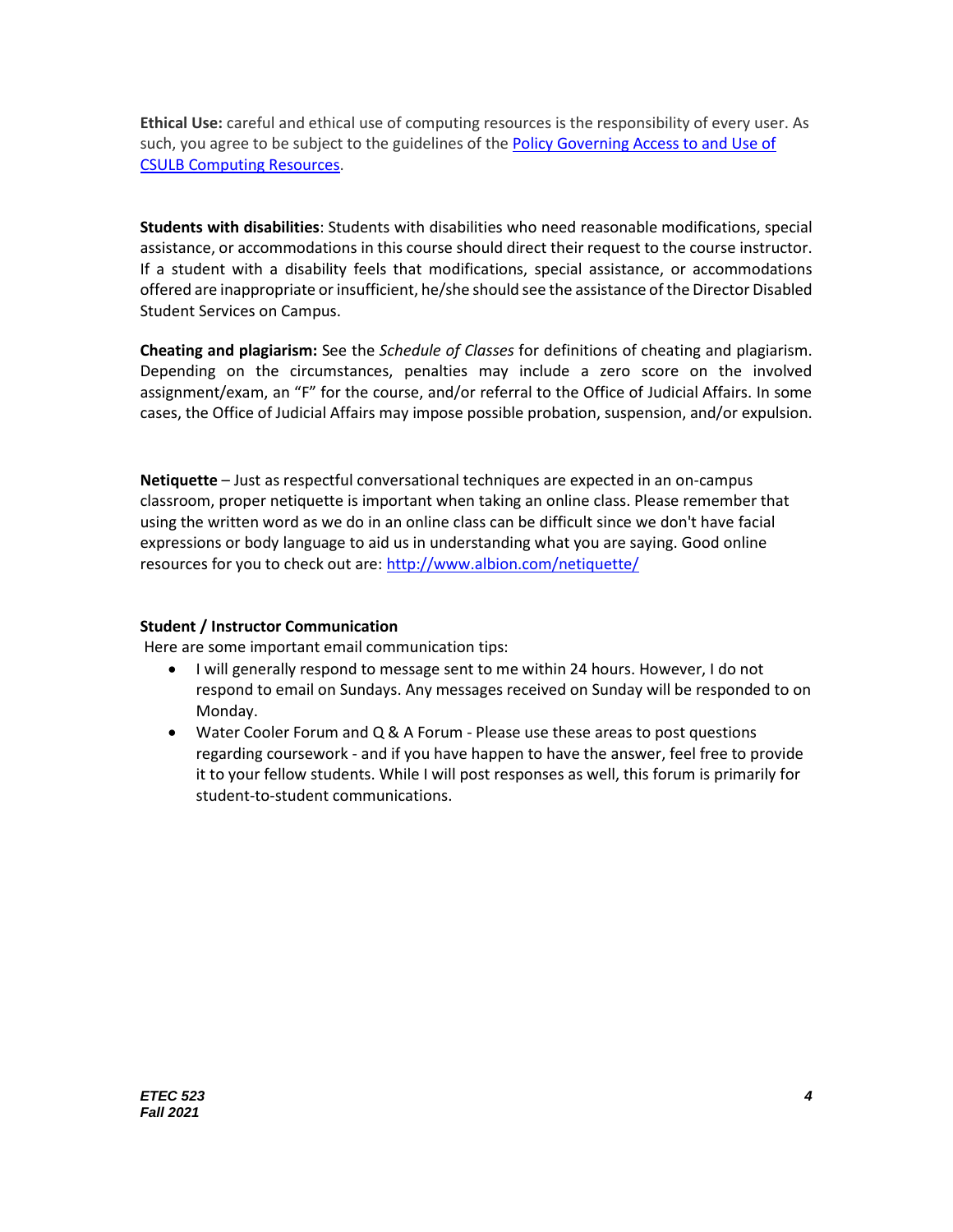# **SCHEDULE**

| <b>WEEK1</b><br><b>AUGUST 24</b><br>(non-meeting week)                  | <b>WEEK 2</b><br><b>AUGUST 31</b><br>(meeting week)                                                                                                |
|-------------------------------------------------------------------------|----------------------------------------------------------------------------------------------------------------------------------------------------|
| <b>Reading: Review Syllabus</b>                                         | <b>Reading: Review Learning Guide</b>                                                                                                              |
| <b>Focus Topic:</b><br>Course Introduction<br>What is Information?<br>٠ | Focus Topic(s):<br>Theories of Information                                                                                                         |
| Assignment:<br><b>Introductions</b>                                     | Assignment:<br>Professional Development Tutorial Review<br>$\bullet$<br>Assignment #1: Information Theories Guide and<br>٠<br>Comparison (Due 9/6) |

| <b>WEEK3</b>                                                                          | <b>WEEK4</b>                                                           |
|---------------------------------------------------------------------------------------|------------------------------------------------------------------------|
| <b>SEPTEMBER 7</b>                                                                    | <b>SEPTEMBER 14</b>                                                    |
| (meeting week)                                                                        | (non-meeting week)                                                     |
| <b>Reading:</b> See Learning Guide                                                    | <b>Reading:</b> See Learning Guide                                     |
| Focus Topic(s):                                                                       | Focus Topic(s):                                                        |
| <b>Information Cycle</b>                                                              | <b>Information Analysis</b>                                            |
| $\bullet$                                                                             | $\bullet$                                                              |
| Assignment:<br>Assignment #2: DEI and the Information Cycle (Due<br>$\bullet$<br>9/13 | Assignment:<br>Assignment #3: Information Format Analysis (Due<br>9/20 |

| WEEK 5                                                                                                                                                                       | WEEK 6                                                                                                                                                     |
|------------------------------------------------------------------------------------------------------------------------------------------------------------------------------|------------------------------------------------------------------------------------------------------------------------------------------------------------|
| <b>SEPTEMBER 21</b>                                                                                                                                                          | <b>SEPTEMBER 28</b>                                                                                                                                        |
| (meeting week)                                                                                                                                                               | (non-meeting week)                                                                                                                                         |
| <b>Reading:</b> See Learning Guide<br>Focus Topic(s):<br><b>Information Literacy</b><br>٠<br>Assignment:<br>Assignment #4: Information Literacy Database (Due<br>٠<br>10/04) | <b>Reading:</b> See Learning Guide<br>Focus Topic(s):<br>Visual Literacy<br>$\bullet$<br>Assignment:<br>Assignment #5: Advocacy Infographic (Due<br>10/11) |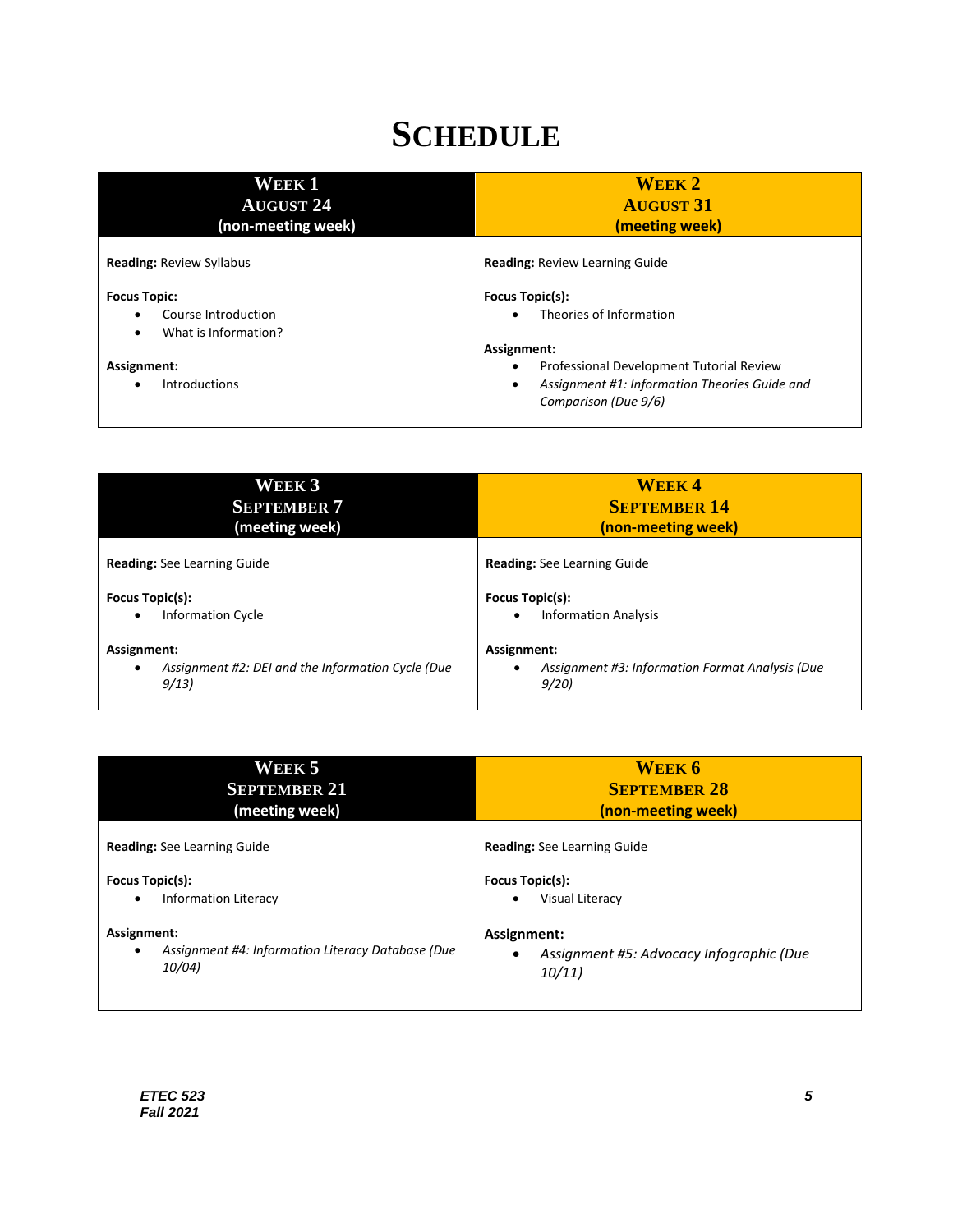| WEEK 7                                         | <b>WEEK 8</b>                             |
|------------------------------------------------|-------------------------------------------|
| <b>OCTOBER 5</b>                               | <b>OCTOBER 12</b>                         |
| (non-meeting week)                             | (non-meeting week)                        |
| <b>Reading:</b> See Learning Guide             | <b>Reading:</b> See Learning Guide        |
| Focus Topic(s):                                | Focus Topic(s):                           |
| Media Literacy                                 | Trans-Literacy                            |
| $\bullet$                                      | $\bullet$                                 |
| Assignment:                                    | Assignment:                               |
| Assignment #6: Media Literacy Grid (Due 10/18) | Assignment #7: Trans-Literacy Lesson (Due |
| $\bullet$                                      | 10/25)                                    |

| WEEK 9<br><b>OCTOBER 19</b><br>(non-meeting week)                                     | <b>WEEK 10</b><br><b>OCTOBER 26</b><br>(non-meeting week)                               |
|---------------------------------------------------------------------------------------|-----------------------------------------------------------------------------------------|
| <b>Reading:</b> See Learning Guide                                                    | <b>Reading:</b> See Learning Guide                                                      |
| Focus Topic(s):<br>Digital Literacy & Citizenship<br>$\bullet$                        | <b>Focus Topic(s):</b><br>Information Services and Knowledge<br>$\bullet$<br>Management |
| Assignment:<br>Assignment #8: Digital Citizenship Podcast (Due<br>$\bullet$<br>11/01) | Assignment:<br>Assignment #9: Eportfolio (Due 12/14)<br>$\bullet$                       |

| <b>WEEK 11</b>                                                                                       | <b>WEEK 12</b>                                                   |
|------------------------------------------------------------------------------------------------------|------------------------------------------------------------------|
| <b>NOVEMBER 2</b>                                                                                    | <b>NOVEMBER 9</b>                                                |
| (meeting week)                                                                                       | (non-meeting week)                                               |
| <b>Reading:</b> See Learning Guide                                                                   | <b>Reading:</b> See Learning Guide                               |
| Focus Topic(s):                                                                                      | Focus Topic(s):                                                  |
| Resources for Learning                                                                               | Instructional Design Resources                                   |
| $\bullet$                                                                                            | $\bullet$                                                        |
| Assignment:<br>Assignment #10: OER Repository (due 11/13 for<br>٠<br>Analysis; 11/15 for Comparison) | Assignment:<br>Assignment #11: WebQuest (Due 11/29)<br>$\bullet$ |